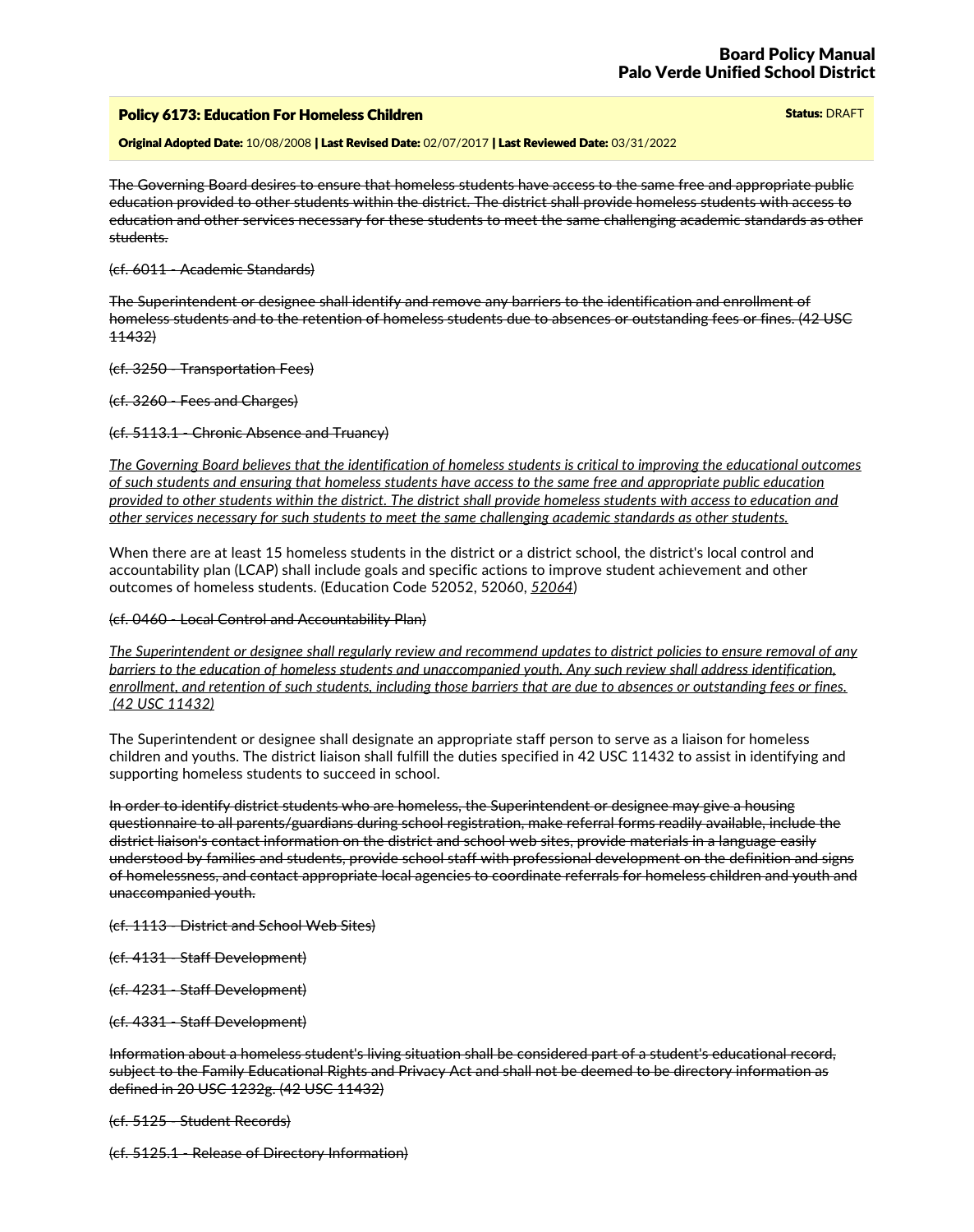The Superintendent or designee shall ensure that each district school identifies all homeless children and youths and *unaccompanied youths enrolled at the school. (Education Code 48851)*

*To ensure easy identification ofhomeless students, the Superintendent or designee shall annually administer a housing* auestionnaire developed by the California Department of Education (CDE) to all parents/guardians of students and all *unaccompanied youths. (Education Code 48851)*

If the primary language of a student's parent/guardian or an unaccompanied youth is not English, either the housing questionnaire shall be made available in the primary language of the student's parent/guardian or the unaccompanied youth pursuant to Education Code 48985, or an appropriate translation of the housing questionnaire shall be provided *upon request of a student's parent/guardian or an unaccompanied youth. (Education Code 48851)*

In addition, the Superintendent or designee shall ensure that the district liaison's contact information and other information on homelessness, including, but not limited to, information regarding the educational rights and resources available to persons experiencing homelessness, are posted on the district and school web sites as specified in the accompanying *administrative regulation. (Education Code 48852.6)*

The Superintendent or designee shall ensure that placement decisions for homeless students are based on the student's best interest as defined in law and administrative regulation.

Each homeless student shall be provided services that are comparable to services offered to other students in the school, including, but not limited to, transportation, educational programs for which the student meets the eligibility criteria (such as federal Title I services or similar state or local programs, programs for students with disabilities, and educational programs for English learners), career and technical education programs, programs for gifted and talented students, and school nutrition programs. (42 USC 11432)

- (cf. 3550 Food Service/Child Nutrition Program)
- (cf. 3553 Free and Reduced Price Meals)
- (cf. 5148.2 Before/After School Programs)
- (cf. 5148.3 Preschool/Early Childhood Education)
- (cf. 6159 Individualized Education Program)
- (cf. 6164.2 Guidance/Counseling Services)
- (cf. 6171 Title I Programs)
- (cf. 6172 Gifted and Talented Student Program)
- (cf. 6174 Education for English Language Learners)
- (cf. 6177 Summer Learning Programs)
- (cf. 6178 Career and Technical Education)
- (cf. 6179 Supplemental Instruction)

Homeless students shall not be segregated into a separate school or program based on their status as homeless and shall not be stigmatized in any way. *However, the Superintendent or designee may separate homeless students on school* grounds as necessary for short periods of time for health and safety emergencies or to provide temporary, special, and *supplementary services to meet the unique needs of homeless students. (42 USC 11432, 11433)*

The Superintendent or designee shall ensure that information and/or materials for homeless students are provided in a *manner and form understandable to the parents/guardians of homeless students and to unaccompanied youths.*

(cf. 0410 - Nondiscrimination in District Programs and Activities)

(cf. 3553 - Free and Reduced Price Meals)

Information about a homeless student's living situation shall be considered part of a student's educational record, subject to the Family Educational Rights and Privacy Act, shall not be deemed to be directory information as defined in 20 USC